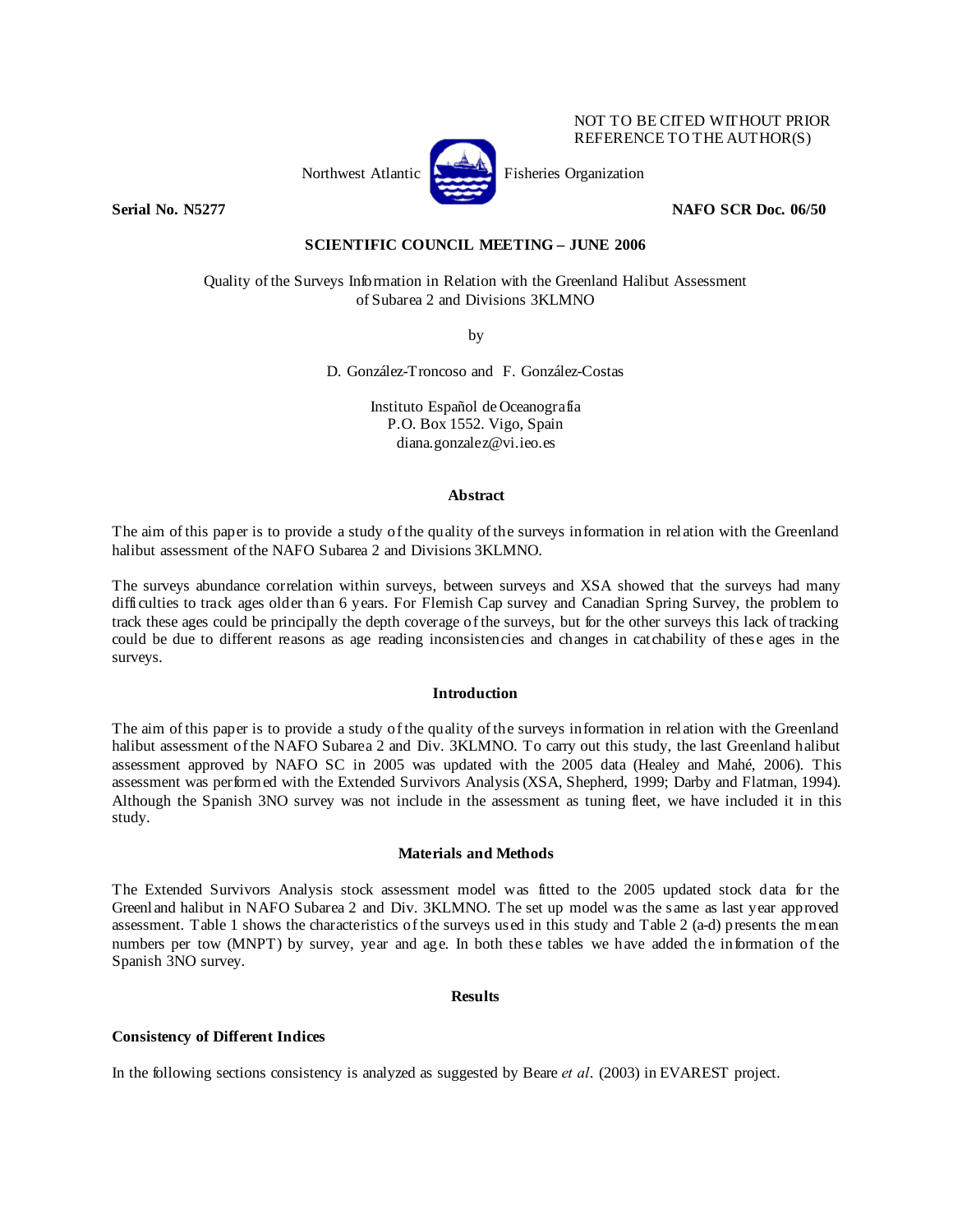#### • *Within surveys consistency*

Annual abundance indices have been log transformed, because common assessment techniques refer to such transformed variables.  $U_{a,v,s}$  is the (logarithmic) abundance index for age *a*, year *y* and survey *s*. Correlation coefficients calculated over years between the  $U_{a,y,s}$  and  $U_{a+1,y+1,s}$  offer a first indication of the ability of survey s to track year class strength effects. To allow for zeros, the log of  $(U_{a,ys}+0.1\bar{U}_{a,ys})$  was used.

Figure 1 (a-d) presents the regressions and  $R^2$  between ages for the different surveys and Fig. 2 shows the coefficient of correlation between ages for all surveys.

Flemish Cap Survey (3M): The correlation and  $R^2$  is quite good (>0.5) for ages less than 6-7 years old. For ages older than  $\overline{7}$  the correlation is weak and  $\overline{R}^2$  is close to 0.

Canadian Autumn Survey (CO): More or less is similar as the Flemish Cap survey; for ages less than 6-7 years old the correlation is not too bad,  $R^2$  is about 0.50 for these ages, but for ages 6-7, 7-8, 8-9 and 11-12 the correlation is near 0. For ages more than 9 (except 11-12), is better than in the Flemish Cap survey; the value of  $R^2$  is about 0.35.

Canadian Spring Survey (CS): The correlation and  $R^2$  is quite good for all ages, except in ages 1-2, that is about 0.2, and for ages 7-8, where is near zero.

Spanish 3NO survey (3NO): For ages between 3 and 9 the correlation is not too bad, except for ages 7-8, that is almost a plane line, with a  $R^2$  almost 0. For the rest of the ages, except 10-11, the  $R^2$  is very low, less than 0.1 in all cases.

In Fig. 2, it can be appreciated that for all surveys the correlation coefficients are quite good for ages less than 6, except for Spanish 3NO survey in the youngest ages. For the ages 6-7 and 7-8 these coefficients decrease considerably for all surveys. For ages older than 8 years old the coefficient varies according to the survey. For EU Flemish Cap survey, the coefficient decreases sharply up to age 11, to then increase in the last age used for this survey. For Spanish 3NO survey the coefficient presents big variations between ages, reaching very low correlations between ages 11 and 13. The Canadian Autumn survey indices show big variations, too, reaching its minimum in the ages 8-9, but for the ages older than 11 the correlation is better than the one in the Spanish 3NO survey.

#### • *Between Surveys Consistency*

In this case, we examine the correlation for a given age between abundance indices of different surveys.

$$
X_{1,y} = U_{a,y,s_1}
$$
 and  $X_{2,y} = U_{a,y,s_2}$ 

A review of the corresponding correlation coefficients makes it possible to assess the consistency between surveys for each age. Figure 3 shows the results and it can be observed that all surveys have a quite good correlation for ages less than 7 years. For ages older than 7 years the correlation is weaker than for younger ages and is more variable between surveys. The surveys that show a better correlation in some of the older ages (10-11) are Spanish 3NO survey and Canadian Autumn survey.

#### • *Consistency between Survey Indices and XSA stock abundance.*

Figure 4 presents the results of the correlation coefficient between the surveys abundance indices  $(U_{a, y,s})$  and the abundance of assessment approved by NAFO SC in 2005 and update with the 2005 data. For ages less than 7 the correlation is high (more than 0.6) for all surveys, but for ages 6, 7 and 8 the correlation decreases substantially, being the minimum in age 8 in all cases. For ages older than 8, the correlation is more variable between surveys and ages. Canadian Autumn survey shows the best correlation with the XSA abundance for the older ages.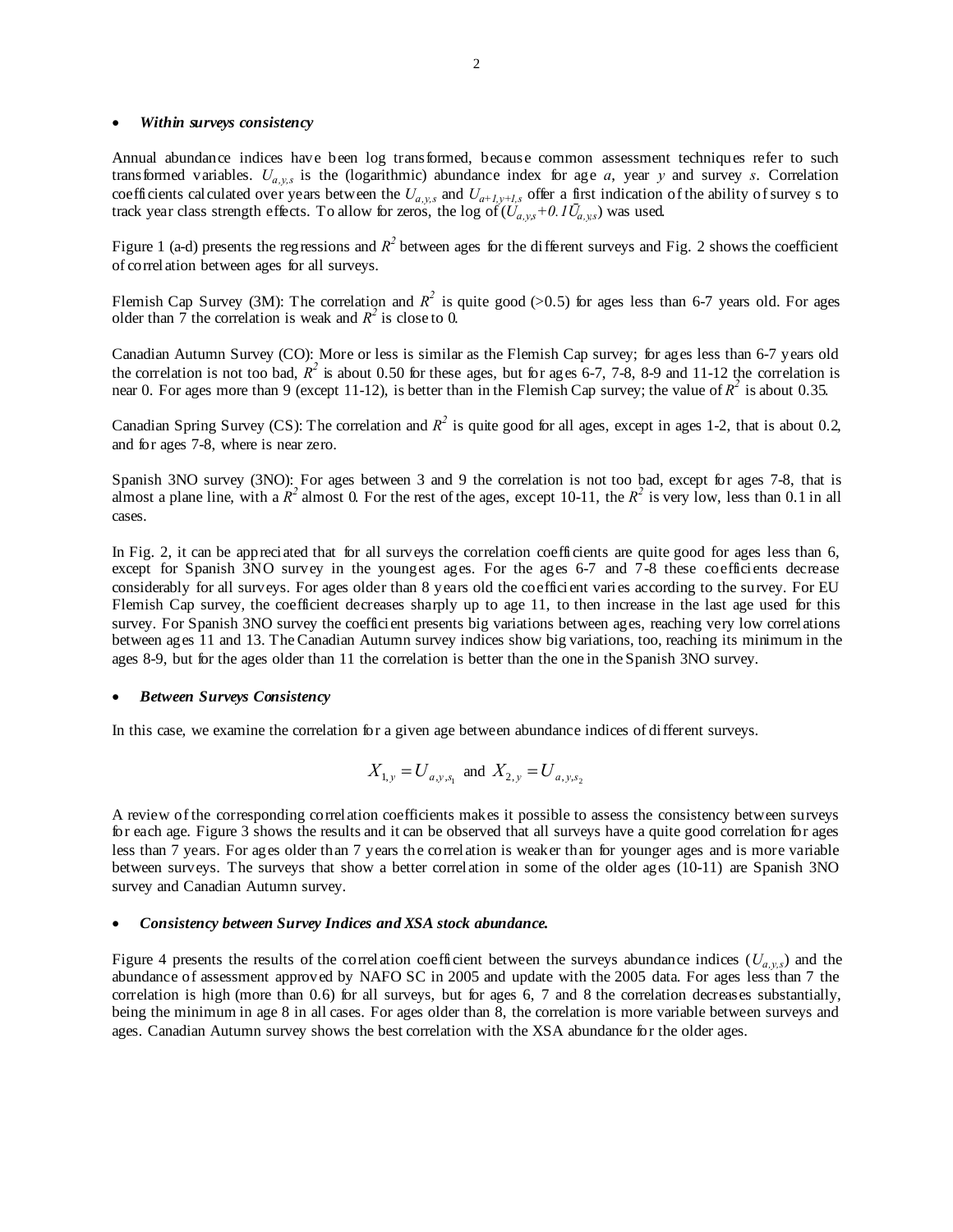## **Discussion**

The surveys abundance correlation within surveys, between surveys and XSA showed that the surveys had many difficulties to track ages older than 6 years. For Flemish Cap survey and Canadian Spring survey the problem to track these ages could be principally due to the depth coverage of the surveys but for the other surveys this lack of tracking could be caused by different reasons as age reading inconsistencies and changes in catchability of these ages in the surveys.

#### **References**

- BEARE, CASTRO, COTTER, VAN KEEKEN, KELL, LAUREC, MAHÉ, MOURA, MUNCH-PETERSEN, NIELSEN, PIET, SIMMONDS, SKAGEN and SPARRE. 2003. Evaluation of research surveys in relation to management advice (EVARES-FISH/2001/02 – Lot 1). Final Report to European Commission Director-General Fisheries
- DARBY, C. D., and S. FLATMAN. 1994. Virtual Population Analysis: Version 3.1 (Windows/Dos) user guide. Info. Tech. Ser., MAFF Direct. Fish. Res., Lowestoft, (1): 85 p.
- HEALEY, B. P., and J. C. MAHÉ. 2006. Greenland halibut (*Reinhardtius hippoglossoiddes*) in NAFO Subarea 2 and Divisions 3KLMNO: Extended Survivors Analysis (XSA) estimates of stock size. NAFO SC Working Paper Doc. 06/20
- SHEPHERD, J. G. 1999. Extended survivors analysis: An improved method for the analysis of catch-at-age data and abundance indices. *ICES J. Mar. Sci*., 56(5): 584-591.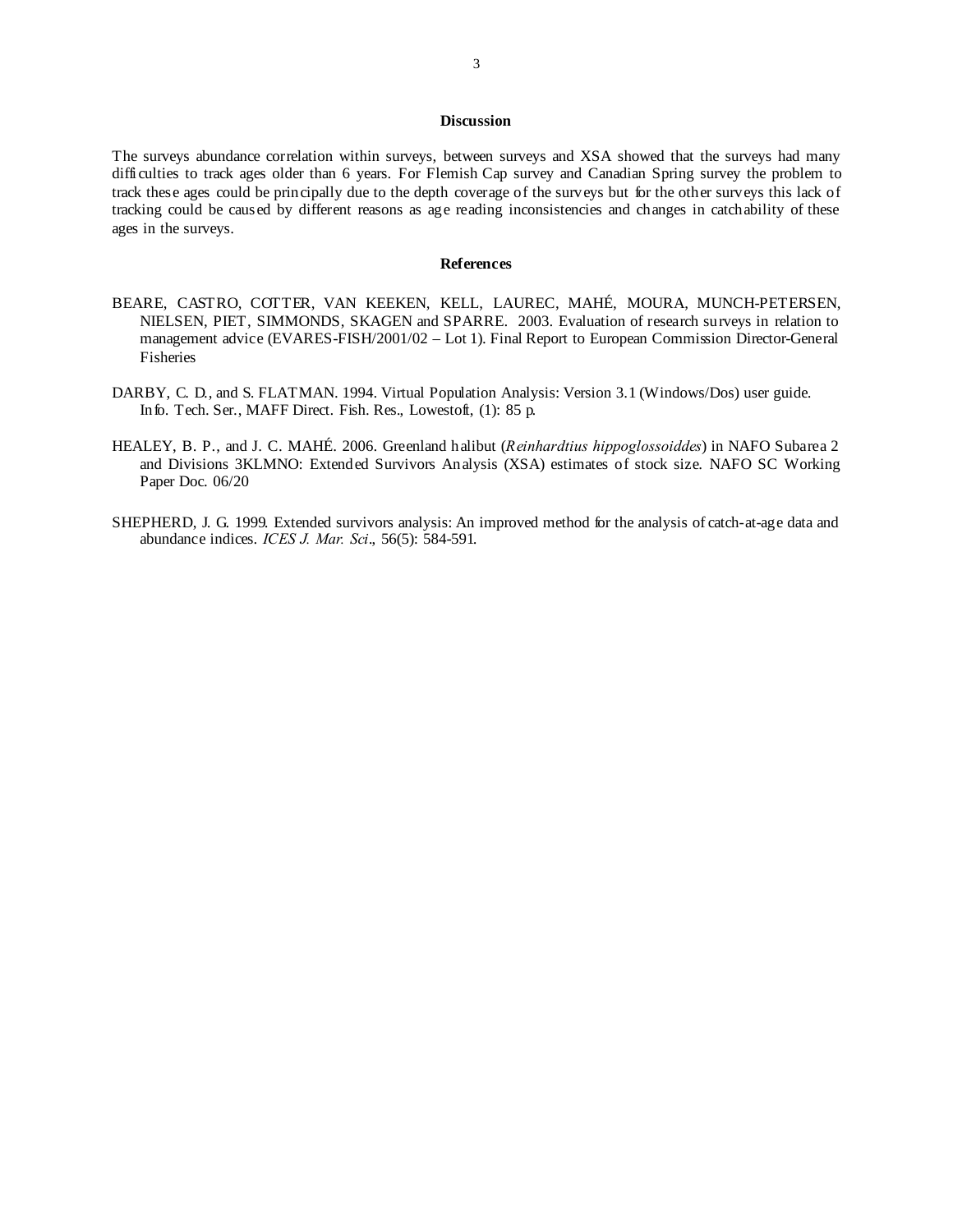| <b>Survey</b>   | Gear  | Depth range (m) | <b>Divisions</b> | Month    | <b>Years</b> | Ages(XSA) |
|-----------------|-------|-----------------|------------------|----------|--------------|-----------|
| Flemish Cap     | Trawl | < 750           | 3M               | July     | 1995-2005    | $1 - 12$  |
| Canadian Fall   | Trawl | < 1500          | 2J3K             | Sep-Dec  | 1996-2005    | $1 - 13$  |
| Canadian Spring | Trawl | < 730           | 3LNO             | Mar-May  | 1996-2005    | 1-8       |
| Spanish 3NO     | Trawl | <1450           | 3 <sub>NO</sub>  | May-June | 1997-2005    | $1 - 13$  |

Table 1 Characteristic of the tuning Surveys.

**Table 2a.** Mean Numbers per Trawl (MNPT) of the Flemish Cap Survey used as tuning in the 2005 assessment of Greenland halibut Subarea 2 Div. 3KLMNO.

| Year/Age |       | 2    | 3    | $\overline{4}$ | 5     | 6     | 7    | 8    | 9    | 10   | 11   | 12   |
|----------|-------|------|------|----------------|-------|-------|------|------|------|------|------|------|
| 1995     | 1.62  | 0.26 | 0.43 | 1.31           | 2.87  | 1.61  | 2.75 | 0.66 | 0.58 | 0.44 | 0.18 | 0.02 |
| 1996     | 2.09  | 1.57 | 0.56 | 1.27           | 2.30  | 2.80  | 2.42 | 1.31 | 0.58 | 0.34 | 0.17 | 0.08 |
| 1997     | 1.77  | 1.55 | 0.97 | 0.86           | 1.27  | 1.92  | 2.02 | 1.57 | 0.97 | 0.26 | 0.13 | 0.05 |
| 1998     | 1.78  | 1.24 | 1.70 | 1.79           | 1.92  | 2.97  | 2.66 | 1.47 | 0.79 | 0.27 | 0.11 | 0.06 |
| 1999     | 12.41 | 2.54 | 2.23 | 1.91           | 2.66  | 5.10  | 3.77 | 2.12 | 1.31 | 0.26 | 0.07 | 0.02 |
| 2000     | 5.84  | 7.97 | 2.42 | 3.04           | 4.20  | 5.82  | 2.49 | 1.62 | 0.42 | 0.09 | 0.03 | 0.04 |
| 2001     | 3.33  | 3.78 | 6.00 | 6.50           | 7.11  | 8.46  | 4.99 | 2.15 | 0.66 | 0.22 | 0.03 | 0.02 |
| 2002     | 2.74  | 2.13 | 7.69 | 11.00          | 12.33 | 11.30 | 7.84 | 2.62 | 0.75 | 0.20 | 0.03 | 0.01 |
| 2003     | 1.06  | 0.70 | 3.01 | 10.47          | 13.41 | 12.58 | 5.55 | 1.82 | 0.35 | 0.10 | 0.01 | 0.00 |
| 2004     | 3.75  | 0.29 | 0.60 | 2.17           | 7.09  | 14.10 | 5.40 | 2.32 | 0.45 | 0.11 | 0.05 | 0.00 |
| 2005     | 8.03  | 1.43 | 1.81 | 0.99           | 2.79  | 7.79  | 6.63 | 3.21 | 0.18 | 0.05 | 0.01 | 0.00 |

**Table2b.** Mean Numbers per Trawl (MNPT) of the Canadian Autumn Survey used as tuning in the 2005 assessment of Greenland halibut Subarea 2 Div. 3KLMNO.

| Year/Age |        | $\mathbf{2}$ | 3      | 4      | 5      | 6      | 7     | 8     | 9     | 10    | 11    | 12    | 13    |
|----------|--------|--------------|--------|--------|--------|--------|-------|-------|-------|-------|-------|-------|-------|
| 1995     | 49.930 | 51.100       | 15.130 | 6.031  | 6.629  | 1.993  | 0.387 | 0.116 | 0.018 | 0.010 | 0.004 | 0.002 | 0.001 |
| 1996     | 98.680 | 47.820       | 32.010 | 9.539  | 6.283  | 2.466  | 0.836 | 0.191 | 0.179 | 0.039 | 0.024 | 0.012 | 0.017 |
| 1997     | 28.050 | 58.620       | 43.610 | 21.130 | 10.370 | 5.007  | 1.998 | 0.641 | 0.203 | 0.055 | 0.032 | 0.022 | 0.009 |
| 1998     | 23.350 | 25.070       | 31.190 | 21.870 | 10.860 | 4.452  | 2.066 | 0.565 | 0.132 | 0.059 | 0.028 | 0.021 | 0.013 |
| 1999     | 15.990 | 34.420       | 24.070 | 28.280 | 20.040 | 10.530 | 3.811 | 0.703 | 0.139 | 0.072 | 0.021 | 0.006 | 0.025 |
| 2000     | 38.570 | 21.940       | 16.430 | 13.200 | 13.760 | 7.207  | 2.161 | 0.502 | 0.063 | 0.030 | 0.015 | 0.004 | 0.000 |
| 2001     | 43.900 | 22.720       | 17.000 | 14.070 | 9.765  | 7.591  | 3.403 | 0.692 | 0.112 | 0.023 | 0.014 | 0.004 | 0.011 |
| 2002     | 40.670 | 24.080       | 12.500 | 9.679  | 6.027  | 1.974  | 0.719 | 0.190 | 0.039 | 0.013 | 0.004 | 0.000 | 0.003 |
| 2003     | 45.700 | 26.670       | 11.690 | 9.490  | 6.389  | 2.271  | 0.893 | 0.268 | 0.040 | 0.017 | 0.010 | 0.006 | 0.002 |
| 2004     | 32.490 | 32.930       | 13.890 | 12.310 | 9.209  | 2.684  | 1.198 | 0.358 | 0.083 | 0.032 | 0.006 | 0.004 | 0.008 |
| 2005     | 15.490 | 16.120       | 8.400  | 13.400 | 10.300 | 6.559  | 3.847 | 0.662 | 0.116 | 0.034 | 0.027 | 0.009 | 0.007 |
|          |        |              |        |        |        |        |       |       |       |       |       |       |       |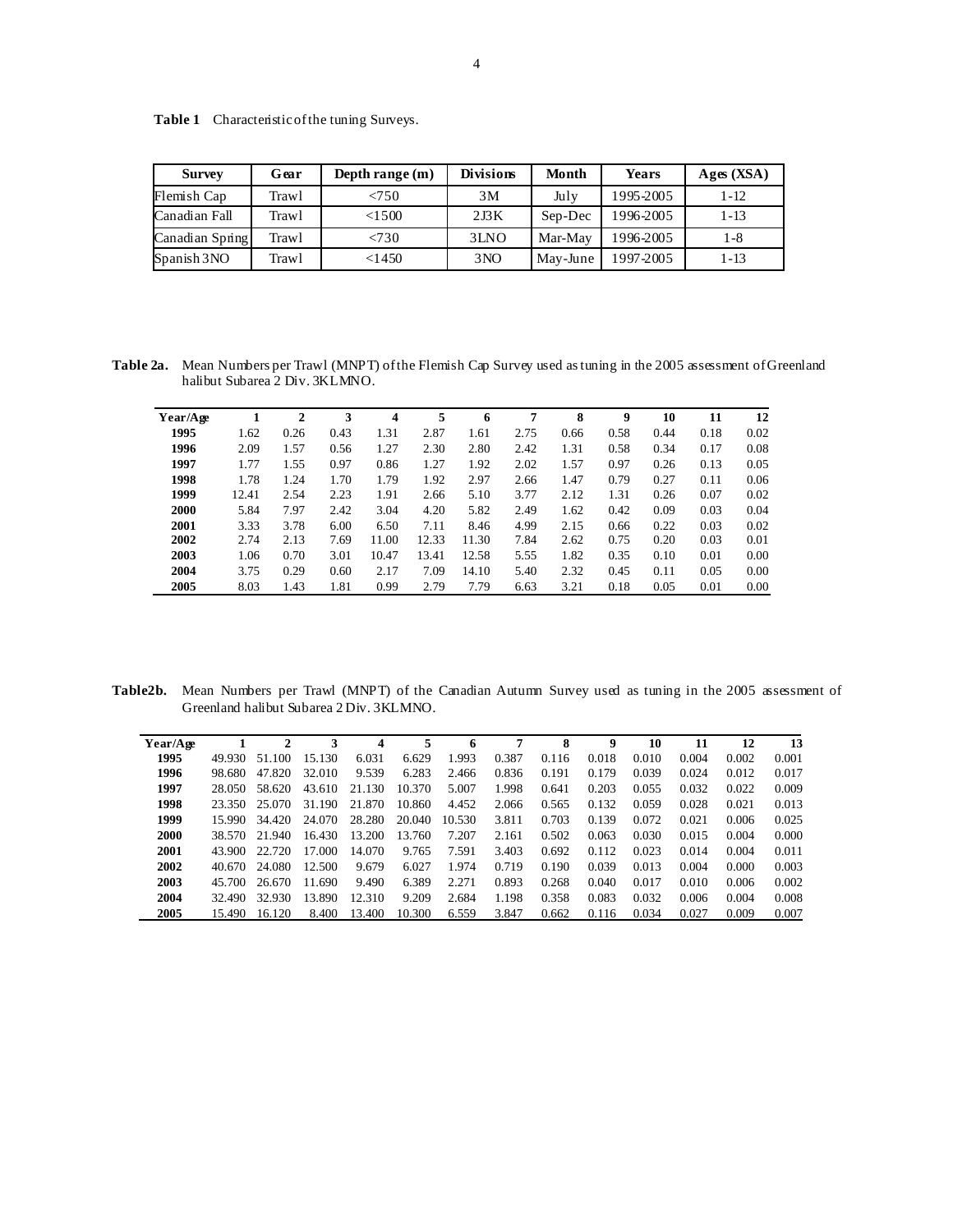**Table 2c.** Mean Numbers per Trawl (MNPT) of the Canadian Spring Survey used as tuning in the 2005 assessment of Greenland halibut Subarea 2 Div. 3KLMNO.

| Year/Age | 1     | $\mathbf{2}$ | 3     | 4     | 5     | 6     | 7     | 8     |
|----------|-------|--------------|-------|-------|-------|-------|-------|-------|
| 1996     | 1.621 | 4.241        | 4.599 | 2.183 | 0.827 | 0.284 | 0.057 | 0.001 |
| 1997     | 1.162 | 3.924        | 5.160 | 3.227 | 1.461 | 0.507 | 0.099 | 0.013 |
| 1998     | 0.220 | 0.814        | 3.847 | 6.186 | 4.955 | 1.238 | 0.326 | 0.072 |
| 1999     | 0.292 | 0.552        | 1.149 | 1.982 | 3.388 | 1.090 | 0.242 | 0.050 |
| 2000     | 0.793 | 1.069        | 1.068 | 1.506 | 1.954 | 2.037 | 0.556 | 0.031 |
| 2001     | 0.565 | 0.714        | 0.739 | 0.676 | 0.796 | 0.716 | 0.279 | 0.023 |
| 2002     | 0.642 | 0.572        | 0.603 | 0.581 | 0.608 | 0.208 | 0.049 | 0.006 |
| 2003     | 0.926 | 2.137        | 1.663 | 1.569 | 1.055 | 0.206 | 0.051 | 0.008 |
| 2004     | 0.662 | 0.572        | 1.181 | 1.184 | 1.161 | 0.259 | 0.041 | 0.020 |
| 2005     | 0.353 | 0.306        | 1.090 | 0.946 | 1.372 | 0.823 | 0.206 | 0.025 |
|          |       |              |       |       |       |       |       |       |

**Table 2d.** Mean Numbers per Trawl (MNPT) of the Spanish 3NO Survey.

| Year/Age |      | 2    | 3    | 4    | 5    | 6    | 7    | 8    | 9    | 10   | 11   | 12   | 13   |
|----------|------|------|------|------|------|------|------|------|------|------|------|------|------|
| 1997     | 9.92 | 5.52 | 3.49 | 3.81 | 2.24 | 1.97 | 1.22 | 0.60 | 0.07 | 0.05 | 0.05 | 0.02 | 0.01 |
| 1998     | 1.71 | 5.24 | 9.08 | 8.47 | 5.06 | 2.77 | 1.10 | 0.66 | 0.21 | 0.08 | 0.03 | 0.03 | 0.02 |
| 1999     | 4.38 | 4.80 | 7.21 | 9.31 | 6.29 | 2.92 | 0.77 | 0.49 | 0.23 | 0.09 | 0.03 | 0.05 | 0.03 |
| 2000     | 2.92 | 0.49 | 0.80 | 1.39 | 3.84 | 4.42 | 2.56 | 0.71 | 0.28 | 0.08 | 0.06 | 0.04 | 0.05 |
| 2001     | 8.87 | 5.90 | 1.18 | 1.07 | 2.84 | 3.96 | 1.56 | 0.22 | 0.06 | 0.05 | 0.04 | 0.05 | 0.05 |
| 2002     | 2.91 | 0.64 | 1.02 | 0.69 | 1.14 | 0.92 | 0.44 | 0.23 | 0.02 | 0.01 | 0.02 | 0.02 | 0.01 |
| 2003     | 3.56 | 2.40 | 1.68 | 1.91 | 1.58 | 0.90 | 0.78 | 0.26 | 0.06 | 0.04 | 0.01 | 0.07 | 0.01 |
| 2004     | 1.22 | 6.96 | 2.09 | 2.06 | 1.24 | 0.85 | 0.51 | 0.21 | 0.05 | 0.03 | 0.01 | 0.03 | 0.02 |
| 2005     | 0.76 | .22  | .55  | 1.12 | .25  | 1.56 | 0.78 | 0.22 | 0.05 | 0.11 | 0.03 | 0.03 | 0.03 |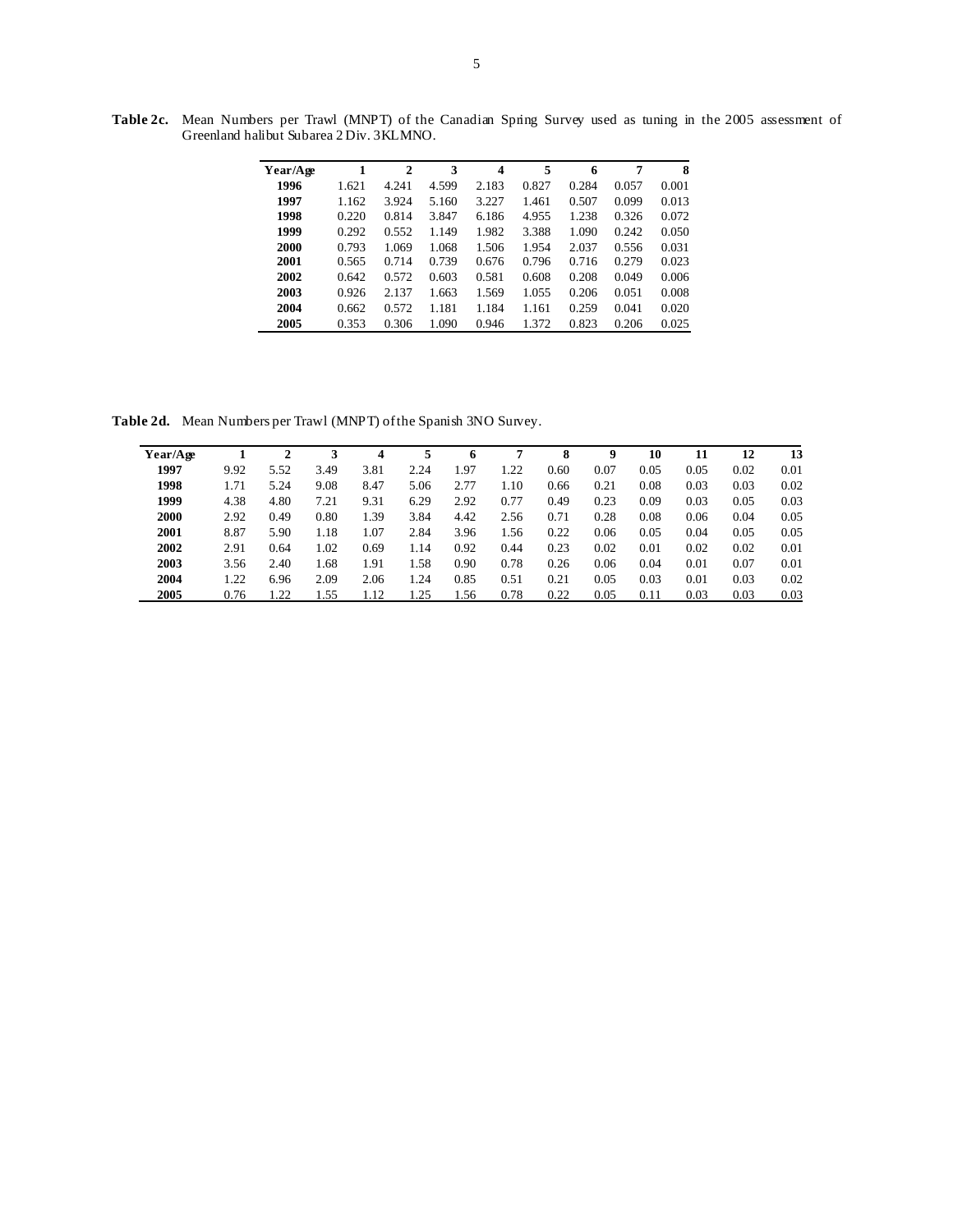

**Fig. 1a.** Correlation and  $R^2$  between ages in the Flemish Cap survey.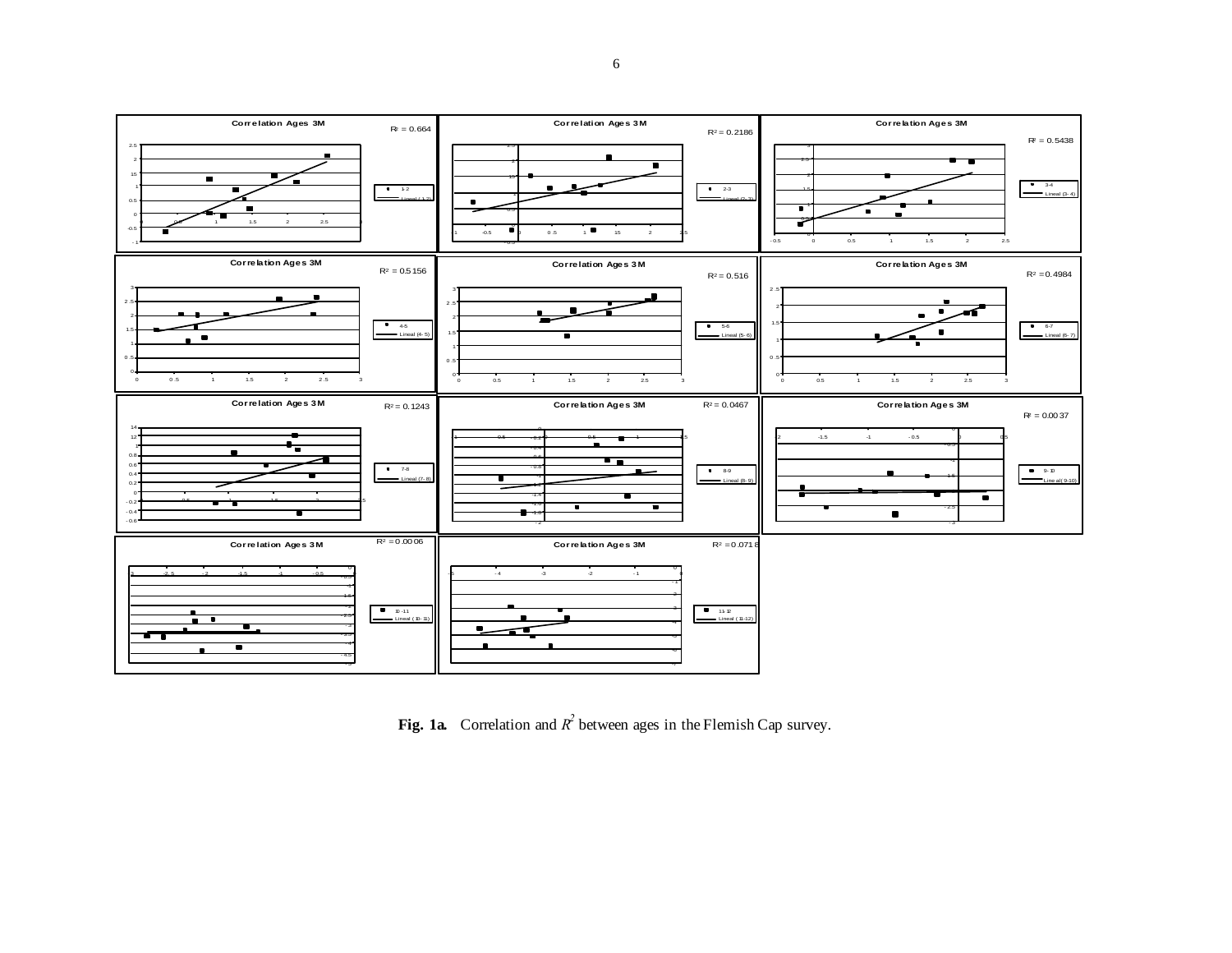

Fig. 1b. Correlation and  $R^2$  between ages in the Canadian Autumn survey.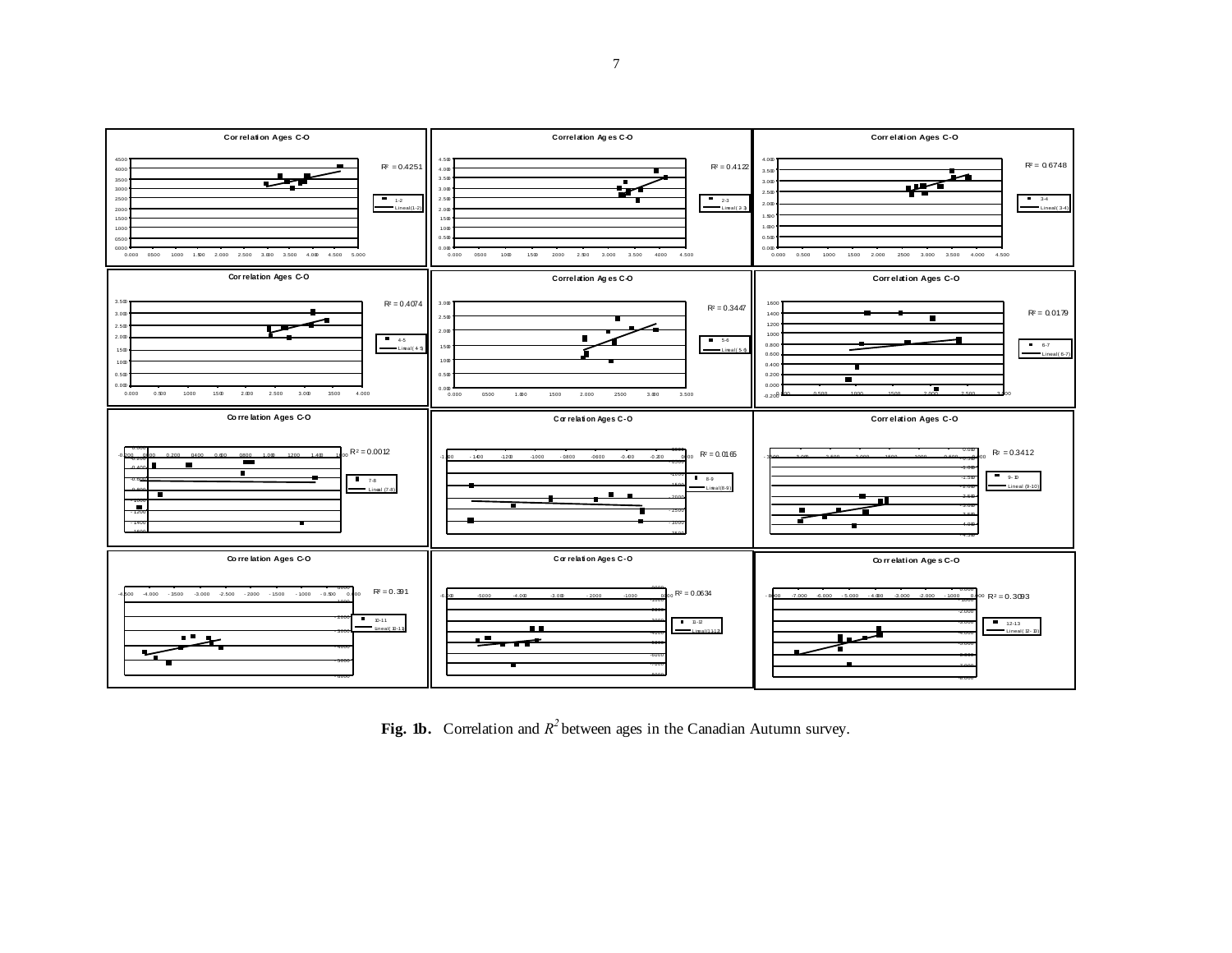

**Fig. 1c.** Correlation and  $R^2$  between ages in the Canadian Spring survey.

-6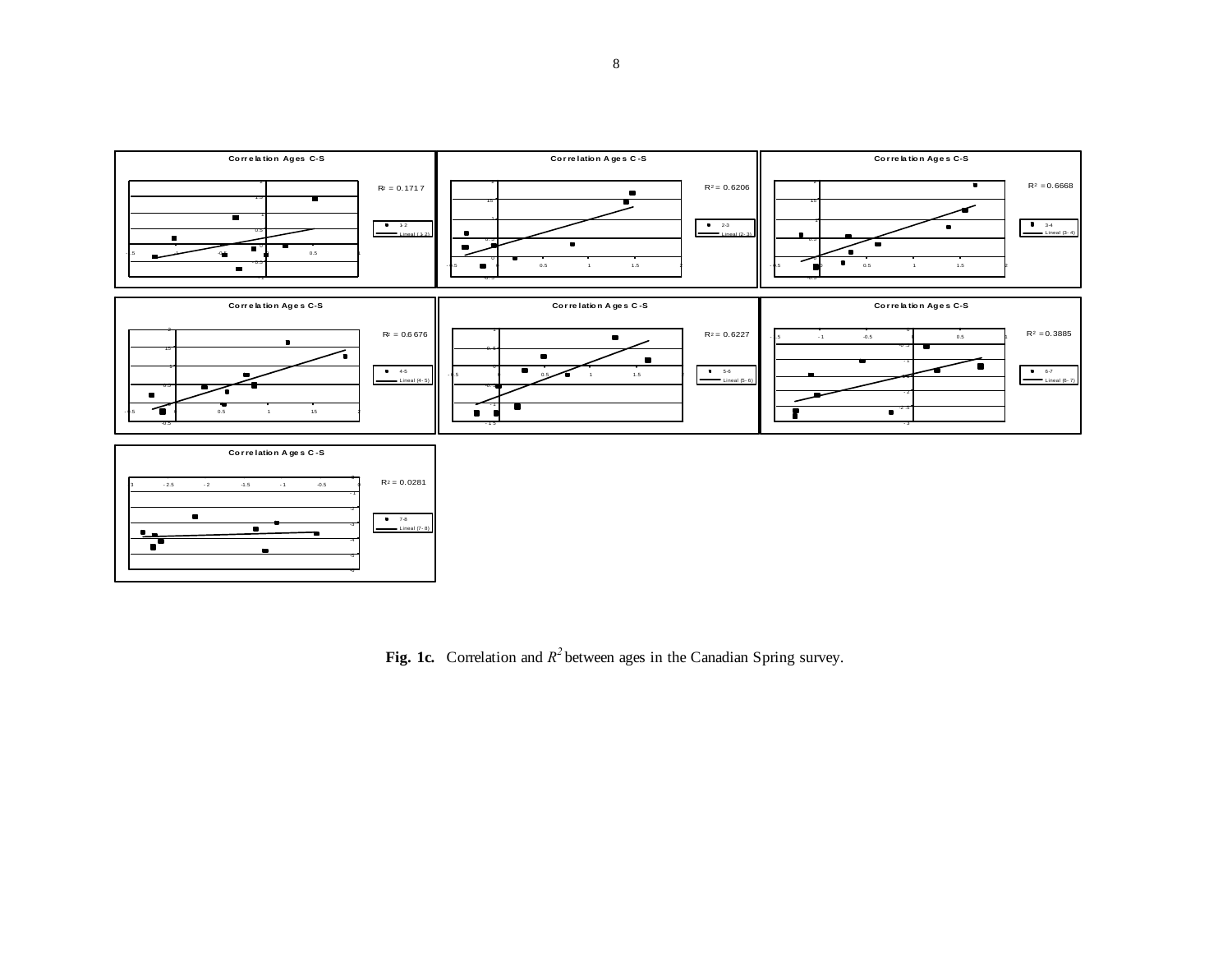

Fig. 1d. Correlation and  $R^2$  between ages in the Spanish 3NO survey.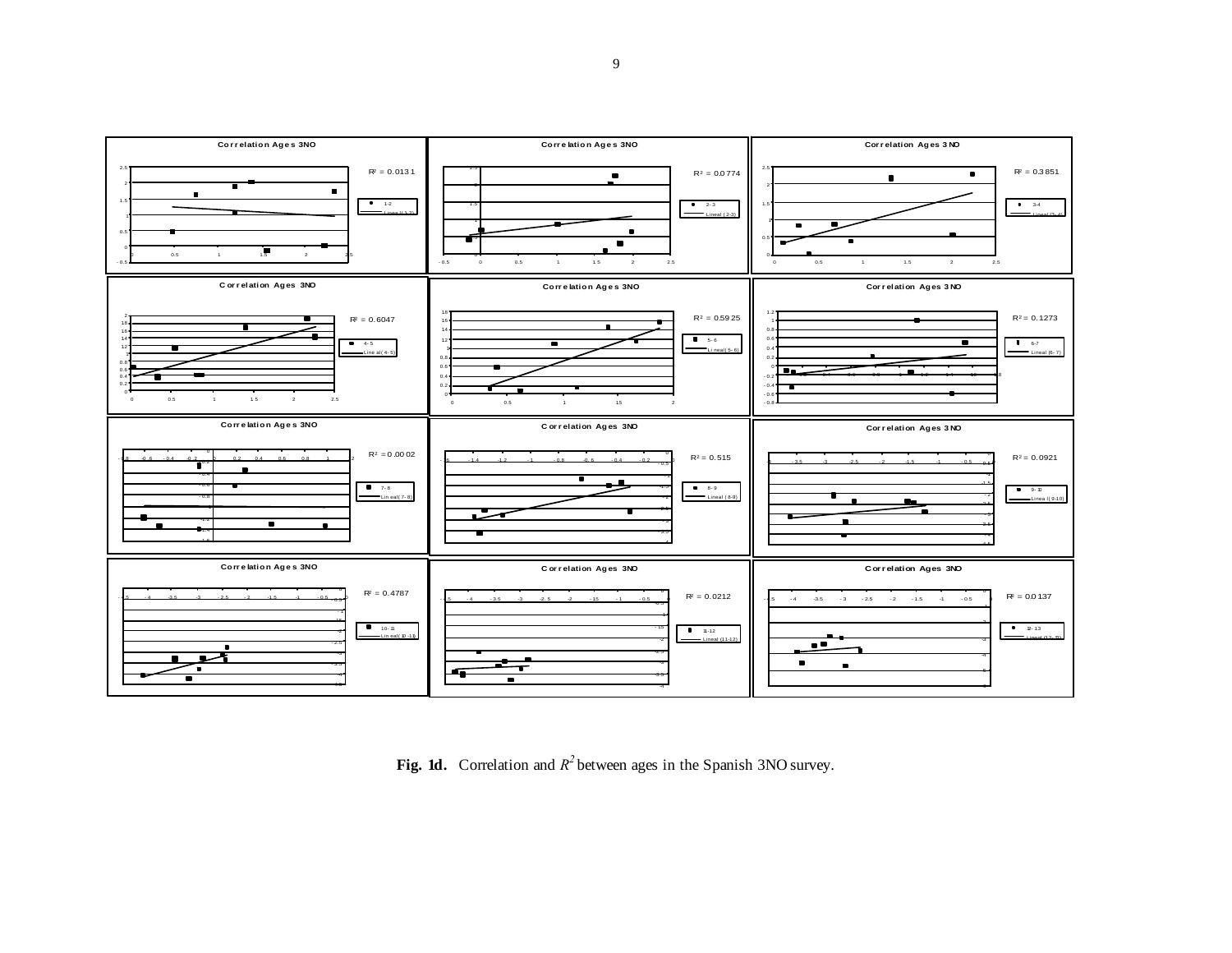

**Fig. 2.** Correlation coefficient between ages abundance of each survey.



Fig. 3. Correlation coefficient between the abundances of same ages of the different surveys.